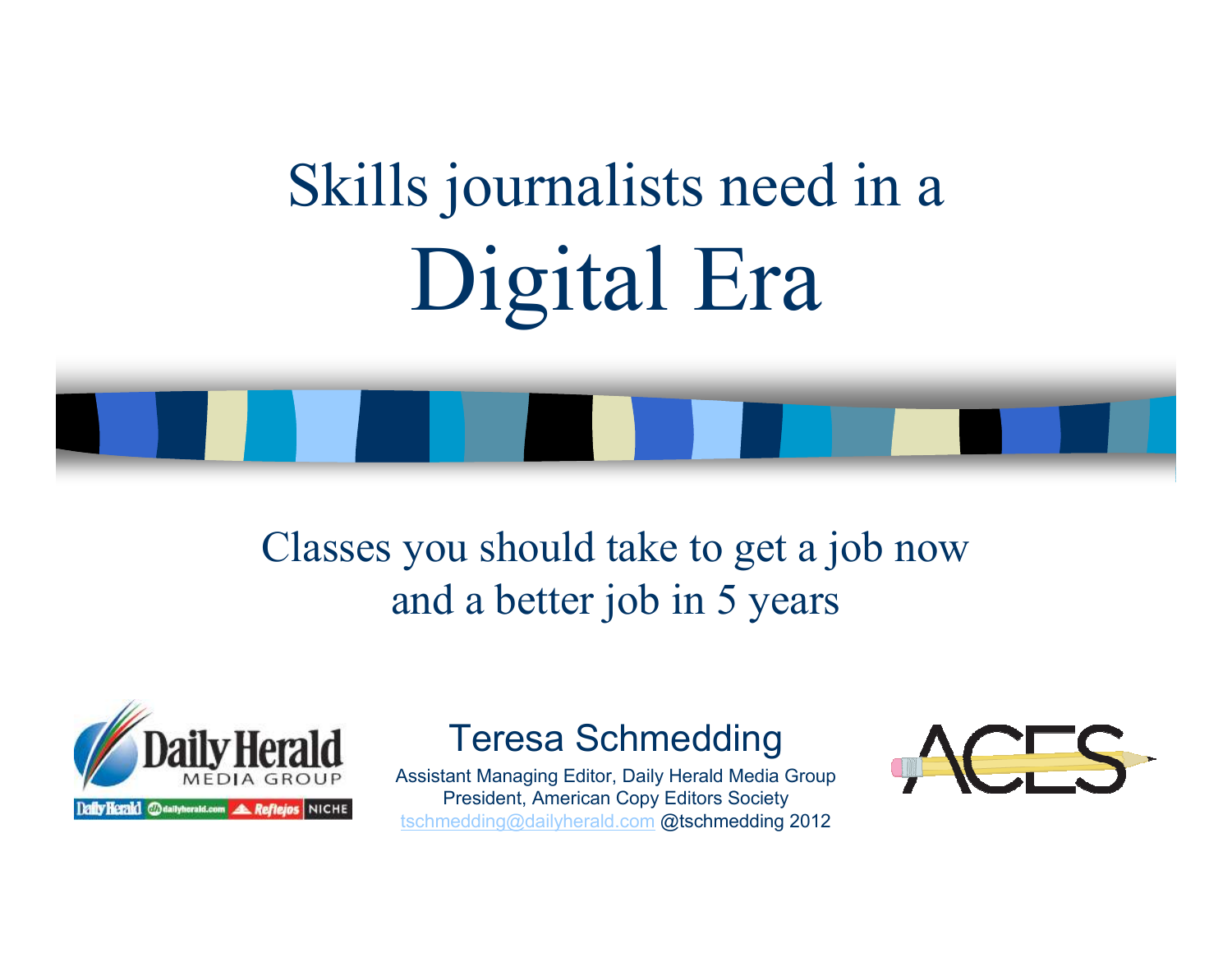## Marketing

- You'll need to market yourself to get hired **T** You'll need to market yourself to get promoted
- You'll need to market your work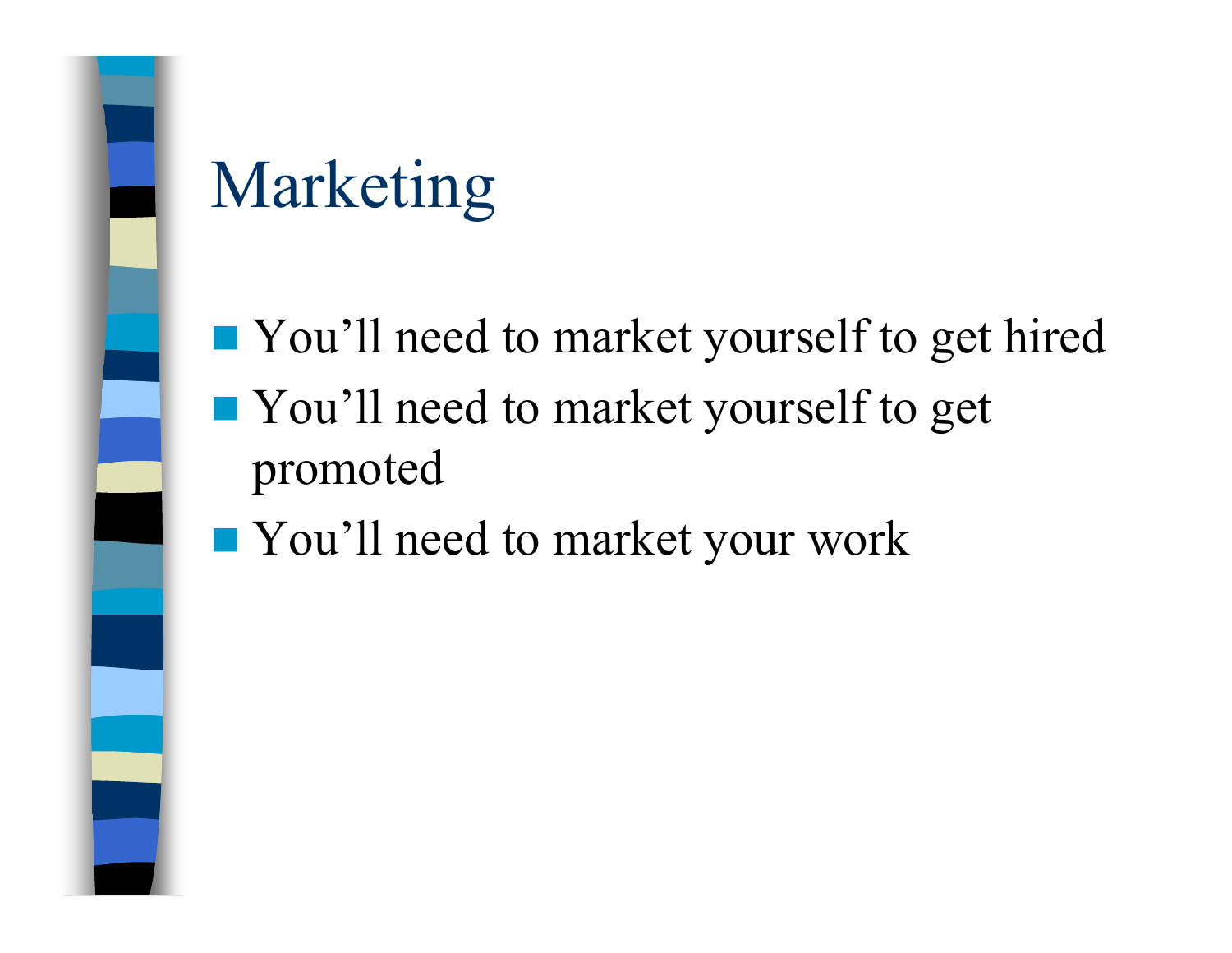## Strategic planning, budgeting, business plans

- You'll need to plan your career
- You'll need to justify spending on projects, hires, purchases, innovations
- **Nou'll need to justify the expense for your** staff or yourself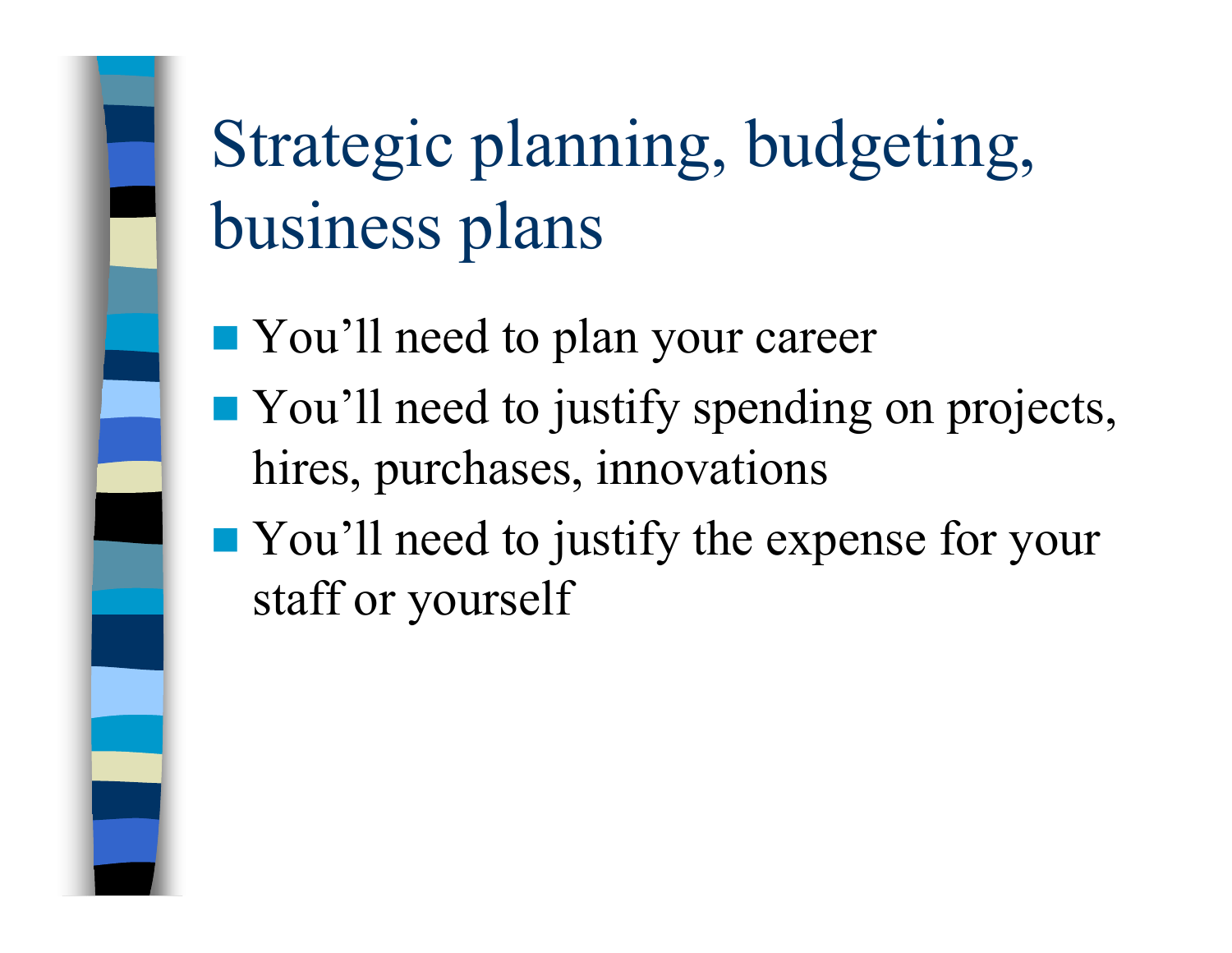#### Public speaking, debate

- **T** You'll need to speak up in meetings You'll need to be able to make
	- presentations
- You'll need to be able to win arguments, handle public conflicts

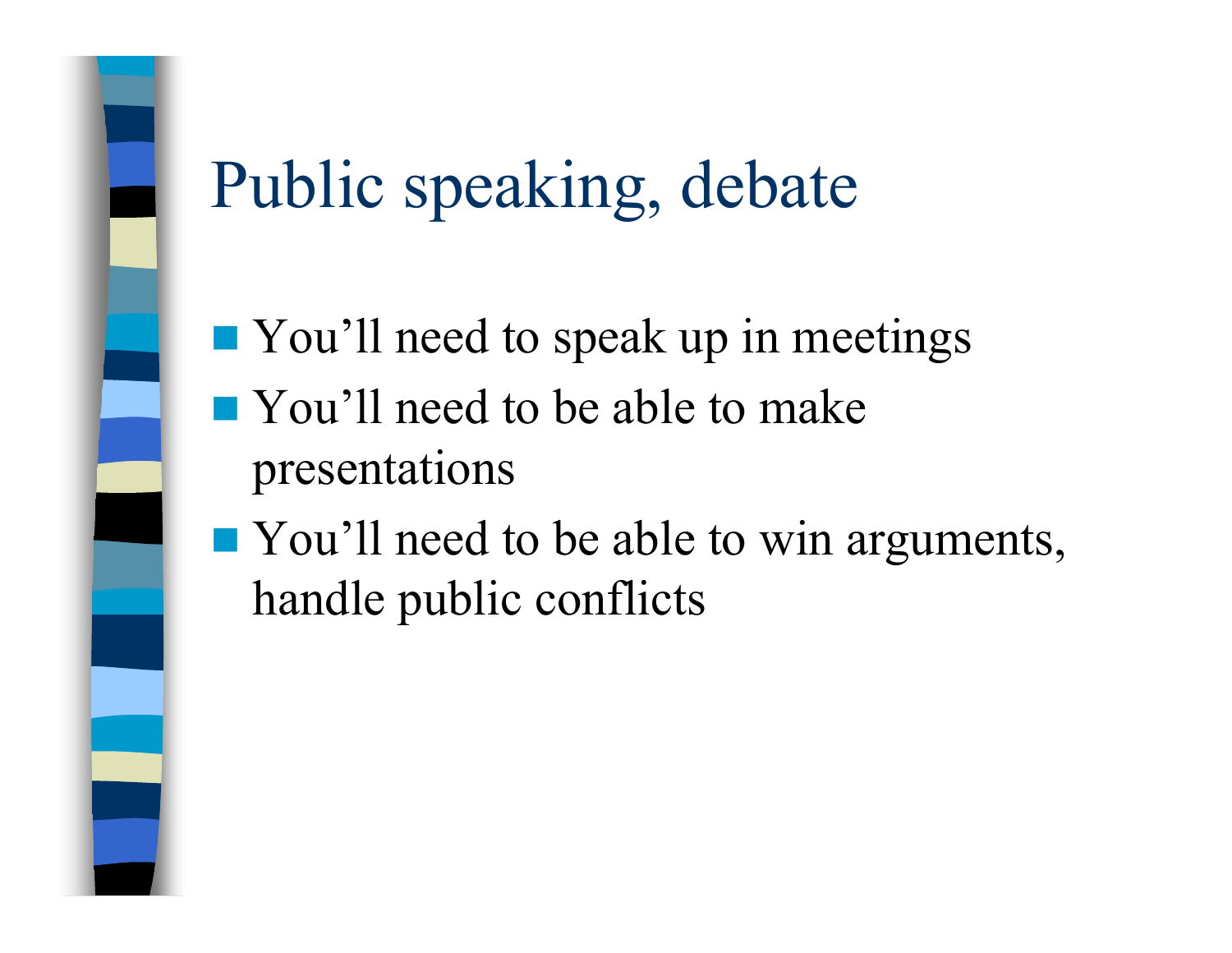## Business psychology

- You'll need to be successful with crazy and sane bosses
- You'll need to be successful with crazy and sane co-workers
- You'll need to be successful with crazy and sane employees
- You'll need to make your crazy or sane self successful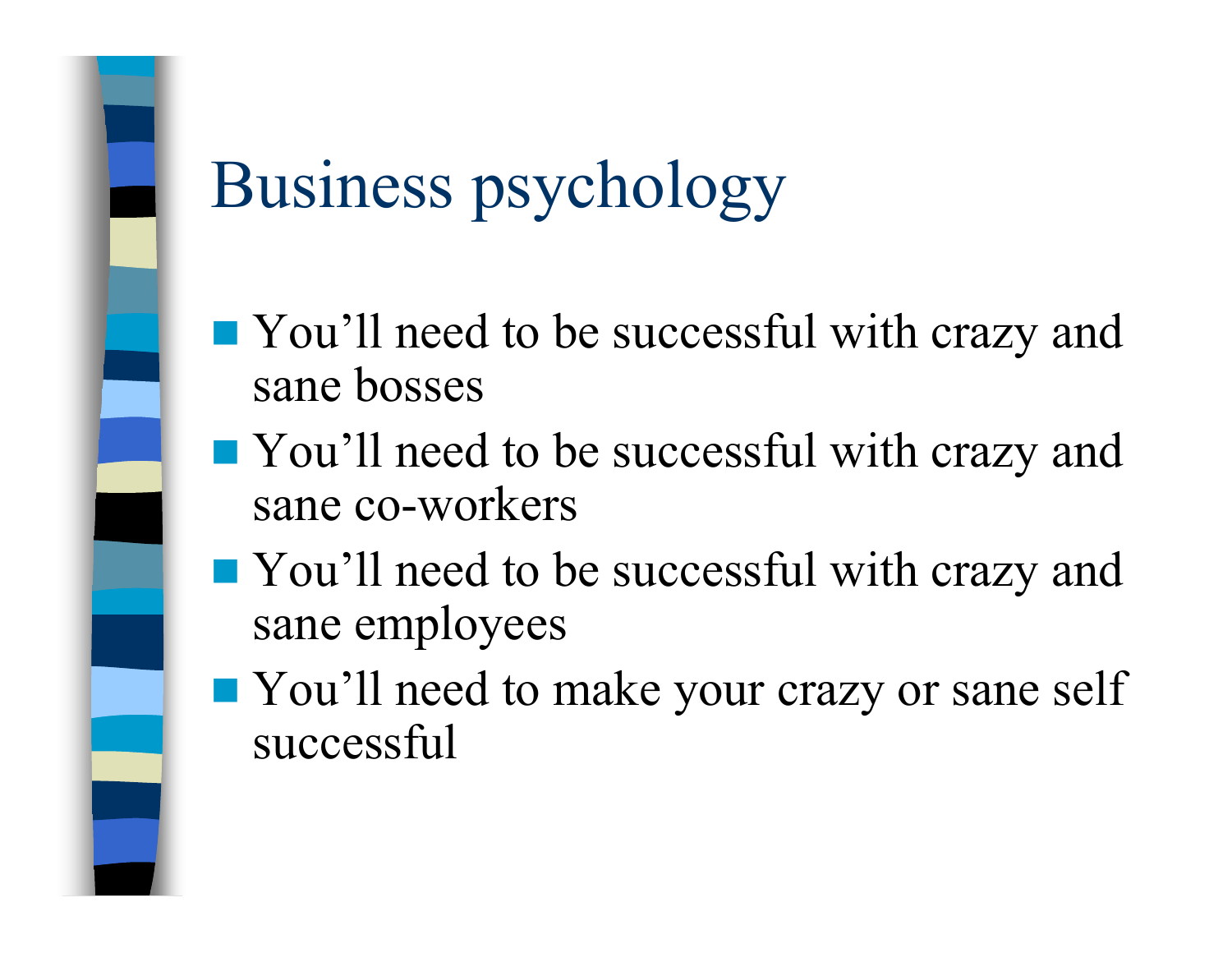#### Outside the classroom

- **T** You'll need to know what's happening in your industry
- You'll need to be ahead of the curve, not behind
- You'll need to be smarter, faster, smarter